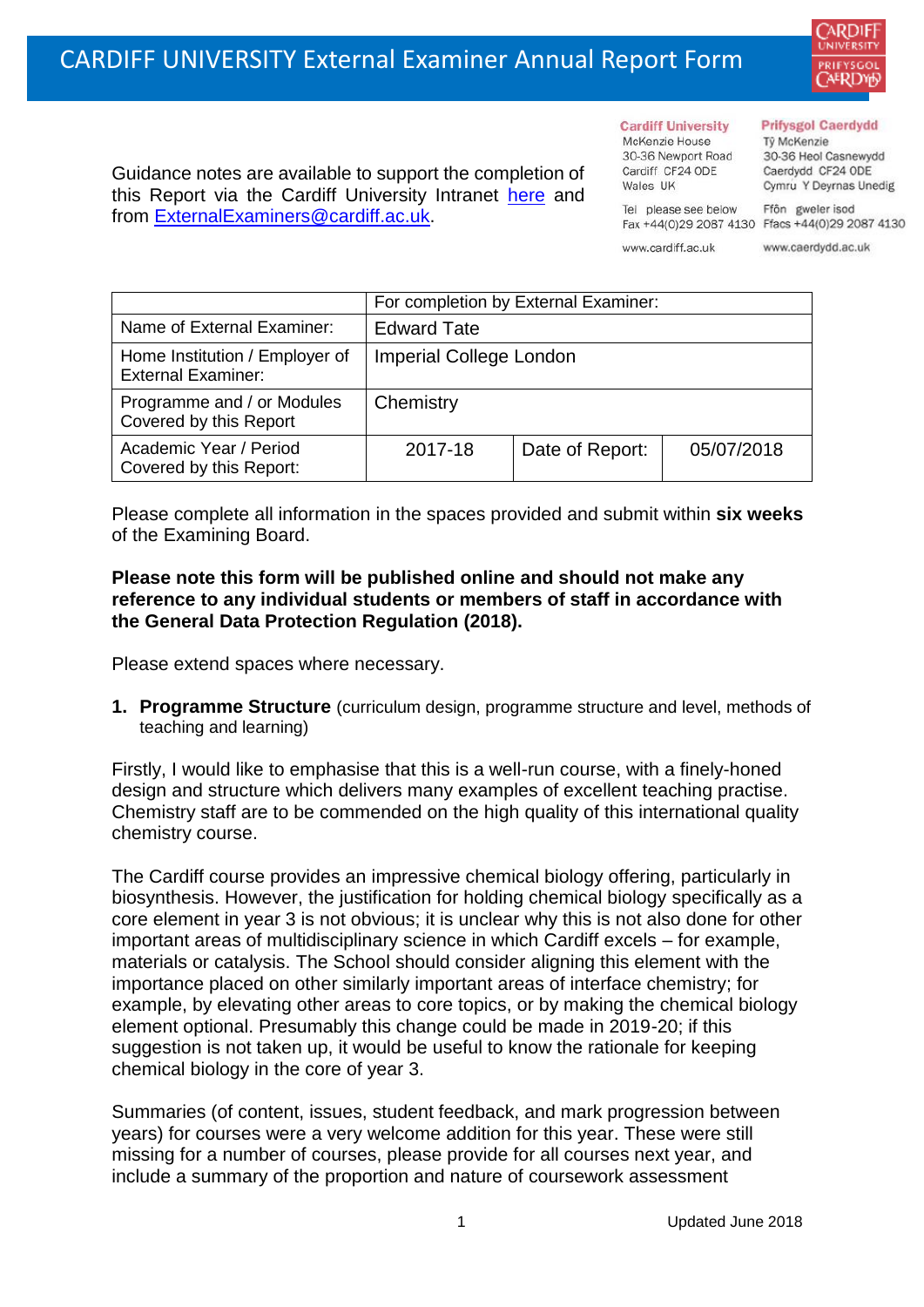(importantly, since this seems to be changing year on year), and a summary of actions (if any) taken forward based on student feedback, course issues, etc.

Uneven expectations across lecturers and courses in terms of content memorisation and volume was noted, including examples where too many slides have been packed into only a few lectures, or where an exam question was based entirely on one slide out of a long course. The response to this feedback was cited by students as not always convincing, with staff proposing to leave the course unchanged without justification. Where feedback of this type is received consistently over more than one year, staff should be required by the Department to make a robust response, and to make changes unless there is a very compelling case to the contrary. Actions taken should be fed back to the external examiners in the course summaries.

**2. Academic Standards** (comparability with other UK HEIs, achievement of students, any PSRB requirements)

The examiners agreed that the secondary rule allows too many low scoring modules to be carried over. This undermines the credibility of the course both academically and with employers, since students are graduating with undeservedly high classifications.

A better system would require that a student has no component (or perhaps no more than 10% of total credits) in the final two years at a classification lower than the grade they achieved prior to adjustment. For example, if a student scores a pass or 2.2 on any substantial component then they should not be able to move up from a 2.1 to a 1<sup>st</sup> by the secondary rule. This will prevent the elevation of students to higher classifications when the balance of grades does not support a consistent performance at that level, and would be more in line with likely decisions to undertake a viva in the previous system.

**3. The Assessment Process** (enabling achievement of aims and learning outcomes; stretch of assessment; comparability of standards between modules of the same level)

For the organic part of the course, the model answers are excellent with welldesigned questions, most with strong elements of problem solving. Marking is clear and well-annotated. It was helpful to receive feedback on my suggested changes.

One important point which should not be overlooked in future years: we insist (quite rightly) that students do not plagiarise their work; by the same argument, where academic staff have used or adapted a literature example for an exam question (best practise, since one can have high confidence that the chemistry works in the lab), then the original reference must be provided at the bottom or end of the exam to recognise this fact.

BSc reports should be 1<sup>st</sup> and 2<sup>nd</sup> marked fully independently, this is important for a component which makes up 20% of the degree. The faculty should also consider whether 16 lab days is sufficient for a BSc project, and if so then perhaps the 30 page recommended length (often more in practise) should instead be a suggested maximum length.

It is noted that timetable challenges have driven a future proposal to combine viva and talk for MChem projects, as they are for BSc. This is a pity since it forgoes a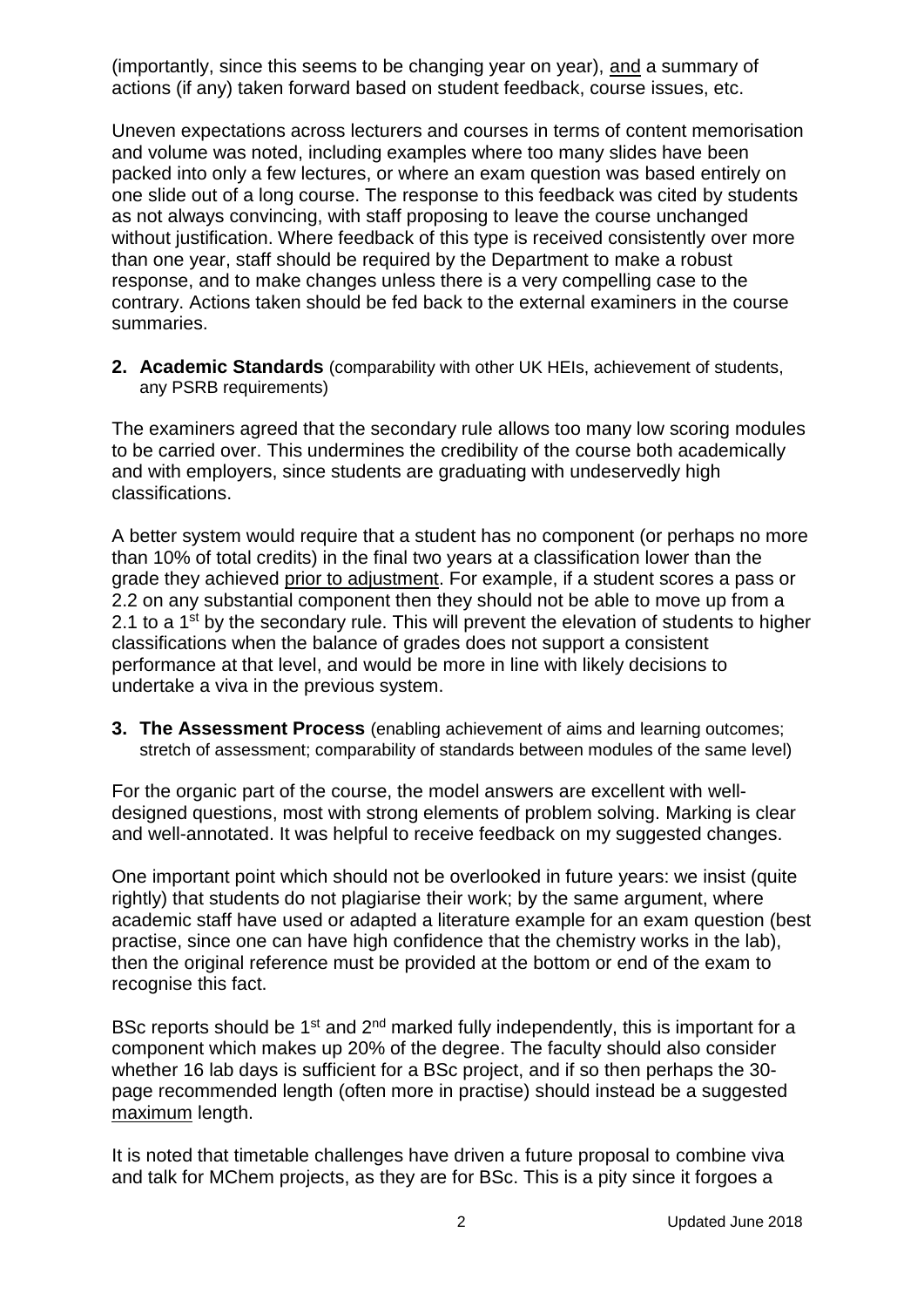useful and important MChem-level learning opportunity and cohort-cementing activity – that of presenting science formally in a scientific meeting. If possible, holding all MChem talks on the same day (in parallel themed sessions), with mandatory staff and student attendance, would be better, and a suitable final celebratory event for the students. Prizes could also be given for the best talk(s) in each session, audience prize, etc. Perhaps, then, a lower weighting would be given to the talks, 20% (a good portion of the final degree grade) seems high for a 20-minute talk which certainly disfavours some students over others depending on performance on the day; 5-10% would be more reasonable.

The University could do more and be more flexible in supporting the Department to timetable their assessments to enable this to happen.

4. **Examination of Master's Dissertations** (sample of dissertations received, appropriateness of marking schemes, standard of internal marking, classification of awards)

Looking at projects at and around borderlines, the quality is in line with what is expected, and particularly the MChem projects include several very strong examples.

It is notable that the supervisor marks for projects ('practical' component) tend to be high on average, well above 70%, and that these need to be properly justified in all cases. A mark >75% should represent an exceptionally strong student, and a mark about 80-85% would be one of the strongest ever seen at Cardiff. Given the high weighting of this component in the final year, limiting the mark range to remain in line with other classes of assessment is very important so as not to over-value the supervisor's mark in the final classification. It would be very surprising to see more than a small handful (5-10%) of these marks in any one year.

Where students fail to attend projects, a clear policy of intervention and assessment is in place, which is commendable. As external examiners it will be helpful to be provided with the 'paper trail' which shows what has been done to resolve the problem. It would be useful to record student and supervisor comments at the midway point of the MChem project, to identify problems and back any later decisions.

Comments on marks are in general ample but providing only 4-5 lines of justification for a failing or superb supervisor's mark is insufficient, and should be automatically returned for revision. One would expect to see multiple, detailed, and specific examples of excellence (or lack thereof) cited in the comments for any mark outside the 40-75% range, since outside this range the consequence of the mark becomes highly significant for the overall degree classification.

The examiners were in unanimous agreement that the mark schedule should be split up into sub-components within the supervisor mark for research projects (BSc and MChem). This should include components of effort, practical/technical competence, and initiative (i.e. to what extent the student drove the project themselves at an intellectual level in the lab). The balance between these elements could be roughly equal, and in this way only a student who genuinely led their project from the outset with minimal input from supervisors would achieve a mark of 85%+.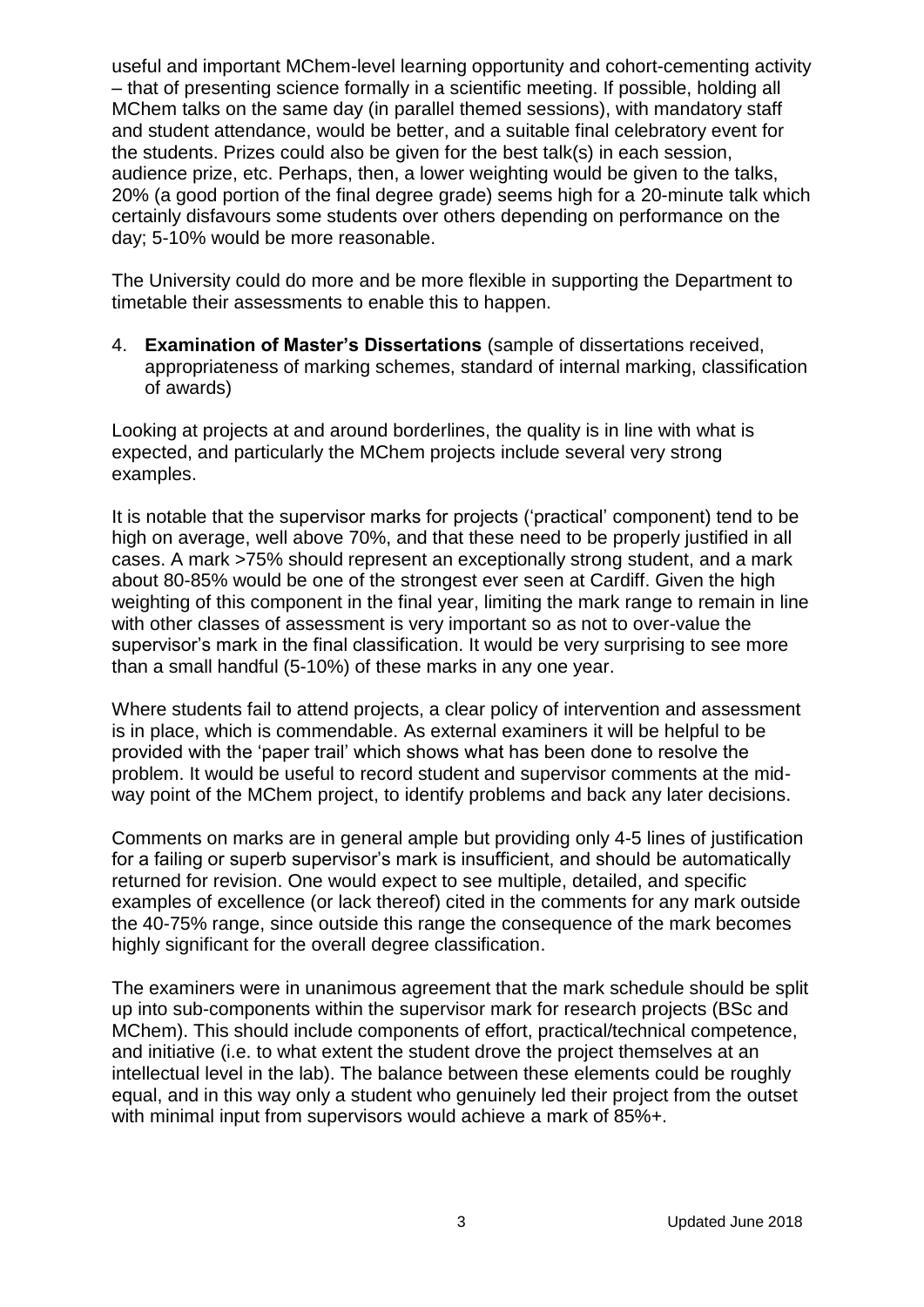Where project marks for 1<sup>st</sup> and  $2^{nd}$  markers lie outside a reasonable range (e.g 5%) or 8%), it would be good practise to send that report to an independent  $3<sup>rd</sup>$  marker, blind to the marks already given.

1<sup>st</sup> and 2<sup>nd</sup> (and 3<sup>rd</sup>) marks need to be on separate sheets (preferably electronic), with separate comments for each marker.

## **5. Year-on-Year Comments**

[Previous External Examiner Reports are available from the Cardiff University Website [here.](https://www.cardiff.ac.uk/public-information/quality-and-standards/external-examiner-reports)]

It was noted that this has been a particularly challenging year, with strikes and the need to cover for absent colleagues at short notice. However, the staff are highly commended for the way they have pulled together to manage these changes and have continued to deliver a fundamentally strong course, with an interesting range of coursework elements.

Timetabling issues appear to have driven a need to schedule a week of MChem vivas in the week after the report hand in, and during revision week just before exams when no teaching activity is supposed to occur. Given the heavy emphasis of marks concentrated in this short period, which together probably account for 40-50% of the final degree mark, the University should endeavour to make it possible for the School to timetable this over a longer period. An extension of 1 week to the last term/semester does not seem unreasonable, some other top tier universities run their academic year through to almost the end of June.

Staff involved in lab courses should continue to seek feedback from student demonstrators on how practical scripts could be improved (e.g. to include nonobvious information about practical steps).

**6. Preparation for the role of External Examiner (for new External Examiners only)** (appropriateness of briefing provided by the programme team and supporting information, visits to School, ability to meet with students, arrangements for accessing work to review)

## N/A

**7. Noteworthy Practice and Enhancement** (good and innovative practice in learning, teaching and assessment; opportunities for enhancement of learning opportunities)

The examiners met with students in year 4 and received several points of feedback, as follows:

It was noted that organisation of years 1 & 2 was well done, along with several examples of excellent teaching, including positive feedback on tutorials, which are supportive and effective, and adapted to student needs. I note that the previous assessment scheme (a very low % coursework component) was potentially effective in maintaining attendance, so it will be interesting to see how assessment changes coming through years 1 and 2 may impact attendance.

An occasional mismatch was noted between lab schedules and lecture content, which can lead to unfair assessment since students taking the practical later have an advantage, however, it was understood that timetabling limits what can be achieved in practise.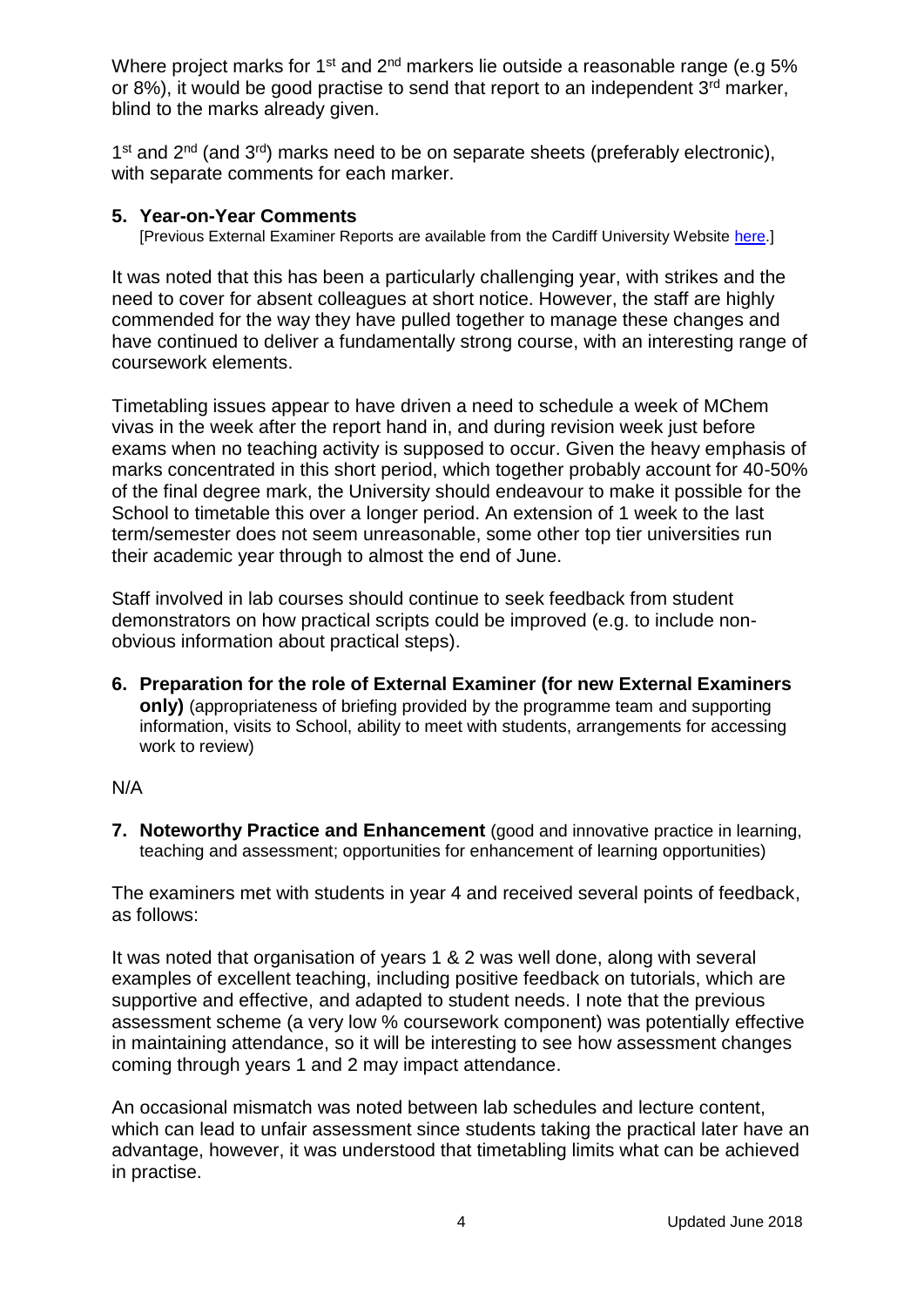The MChem lab course at end of year three was particularly highlighted as an example where bringing research skills into the core part of the course (i.e. before the research project itself) was done very well. Bringing similar research skills into years 1 and 2 could further contribute to increasing standards and student satisfaction, so as to encourage students to think their way through rather than 'spoon feeding' from a set script.

A Facebook group effectively peer supported study and information sharing in the year 4 group, this may be worth instigating every year.

**8. Appointment Overview (for retiring External Examiners only)** (significant changes in standards, programme/discipline developments, implementation of recommendations, further areas of work)

N/A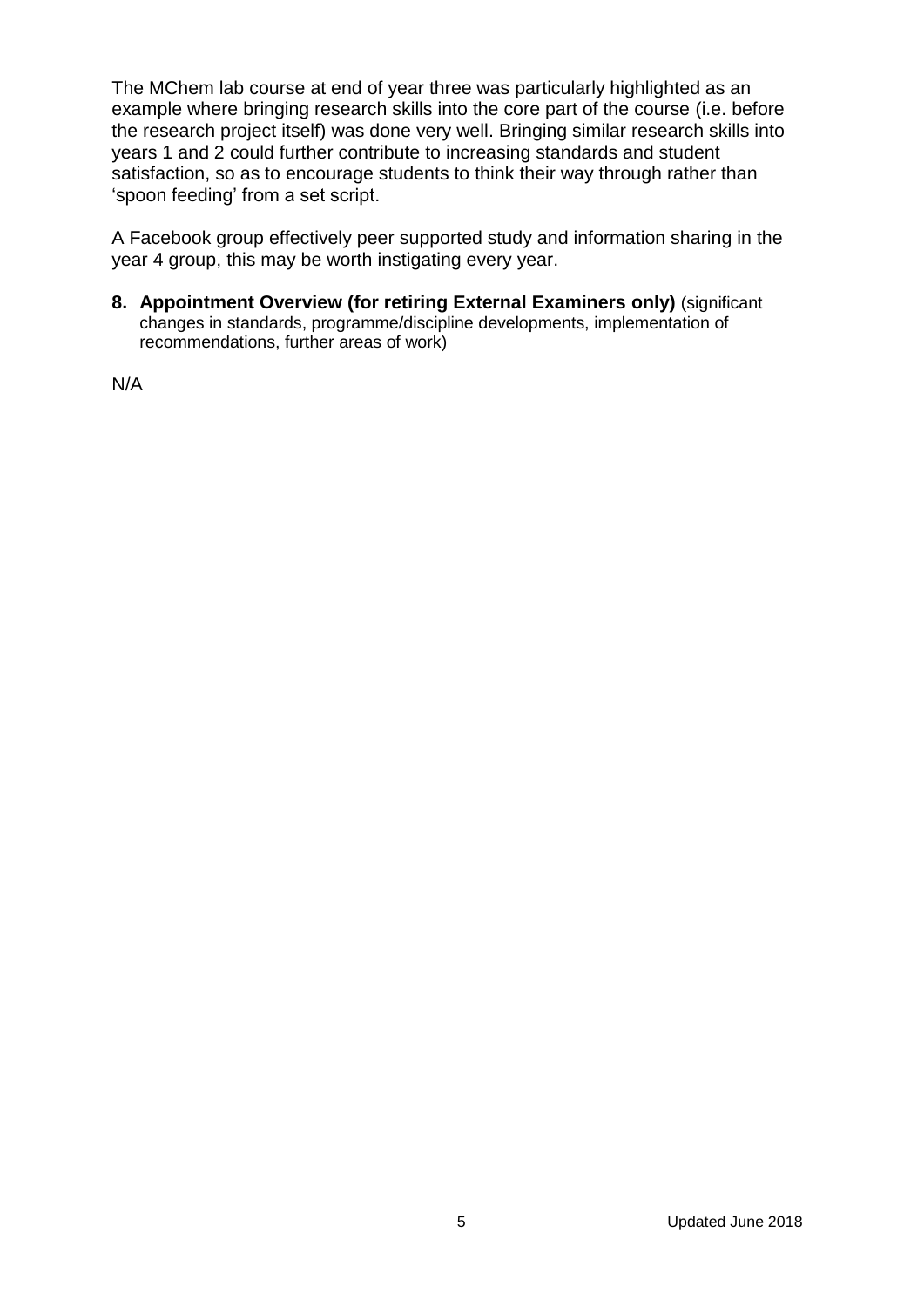## **9. Annual Report Checklist**

Please include appropriate comments within Sections 1-7 above for any answer of 'No'.

|                                                        |                                                                                                                                                             | <b>Yes</b><br>(Y) | <b>No</b><br>(N) | N/A<br>(N/A) |
|--------------------------------------------------------|-------------------------------------------------------------------------------------------------------------------------------------------------------------|-------------------|------------------|--------------|
| <b>Programme/Course information</b>                    |                                                                                                                                                             |                   |                  |              |
| 9.1                                                    | Did you receive sufficient information about the Programme and<br>its contents, learning outcomes and assessments?                                          | X                 |                  |              |
| 9.2                                                    | Were you asked to comment on any changes to the assessment<br>of the Programme?                                                                             | X                 |                  |              |
| <b>Commenting on draft examination question papers</b> |                                                                                                                                                             |                   |                  |              |
| 9.3                                                    | Were you asked to approve all examination papers contributing<br>to the final award?                                                                        | X                 |                  |              |
| 9.4                                                    | Were the nature, spread and level of the questions appropriate?                                                                                             | X                 |                  |              |
| 9.5                                                    | Were suitable arrangements made to consider your comments?                                                                                                  | X                 |                  |              |
|                                                        | <b>Examination scripts</b>                                                                                                                                  |                   |                  |              |
| 9.6                                                    | Did you receive a sufficient number of scripts to be able to assess<br>whether the internal marking and classifications were appropriate<br>and consistent? | X                 |                  |              |
| 9.7                                                    | Was the general standard and consistency of marking<br>appropriate?                                                                                         | X                 |                  |              |
| 9.8                                                    | Were the scripts marked in such a way as to enable you to see<br>the reasons for the award of given marks?                                                  | X                 |                  |              |
| 9.9                                                    | Were you satisfied with the standard and consistency of marking<br>applied by the internal examiners?                                                       | X                 |                  |              |
| 9.10                                                   | In your judgement, did you have the opportunity to examine a<br>sufficient cross-section of candidates' work contributing to the<br>final assessment?       | X                 |                  |              |
|                                                        | <b>Coursework and practical assessments</b>                                                                                                                 |                   |                  |              |
| 9.11                                                   | Was the choice of subjects for coursework and / or practical<br>assessments appropriate?                                                                    | X                 |                  |              |
| 9.12                                                   | Were you afforded access to an appropriate sample of<br>coursework and / or practical assessments?                                                          | X                 |                  |              |
| 9.13                                                   | Was the method and general standard of assessment<br>appropriate?                                                                                           | X                 |                  |              |
| 9.14                                                   | Is sufficient feedback provided to students on their assessed<br>work?                                                                                      | X                 |                  |              |
| <b>Clinical examinations (if applicable)</b>           |                                                                                                                                                             |                   |                  |              |
| 9.15                                                   | Were satisfactory arrangements made for the conduct of clinical<br>assessments?                                                                             |                   |                  |              |
| <b>Sampling of work</b>                                |                                                                                                                                                             |                   |                  |              |
| 9.16                                                   | Were you afforded sufficient time to consider samples of<br>assessed work?                                                                                  | X                 |                  |              |
|                                                        | <b>Examining board meeting</b>                                                                                                                              |                   |                  |              |
| 9.17                                                   | Were you able to attend the Examining Board meeting?                                                                                                        | X                 |                  |              |